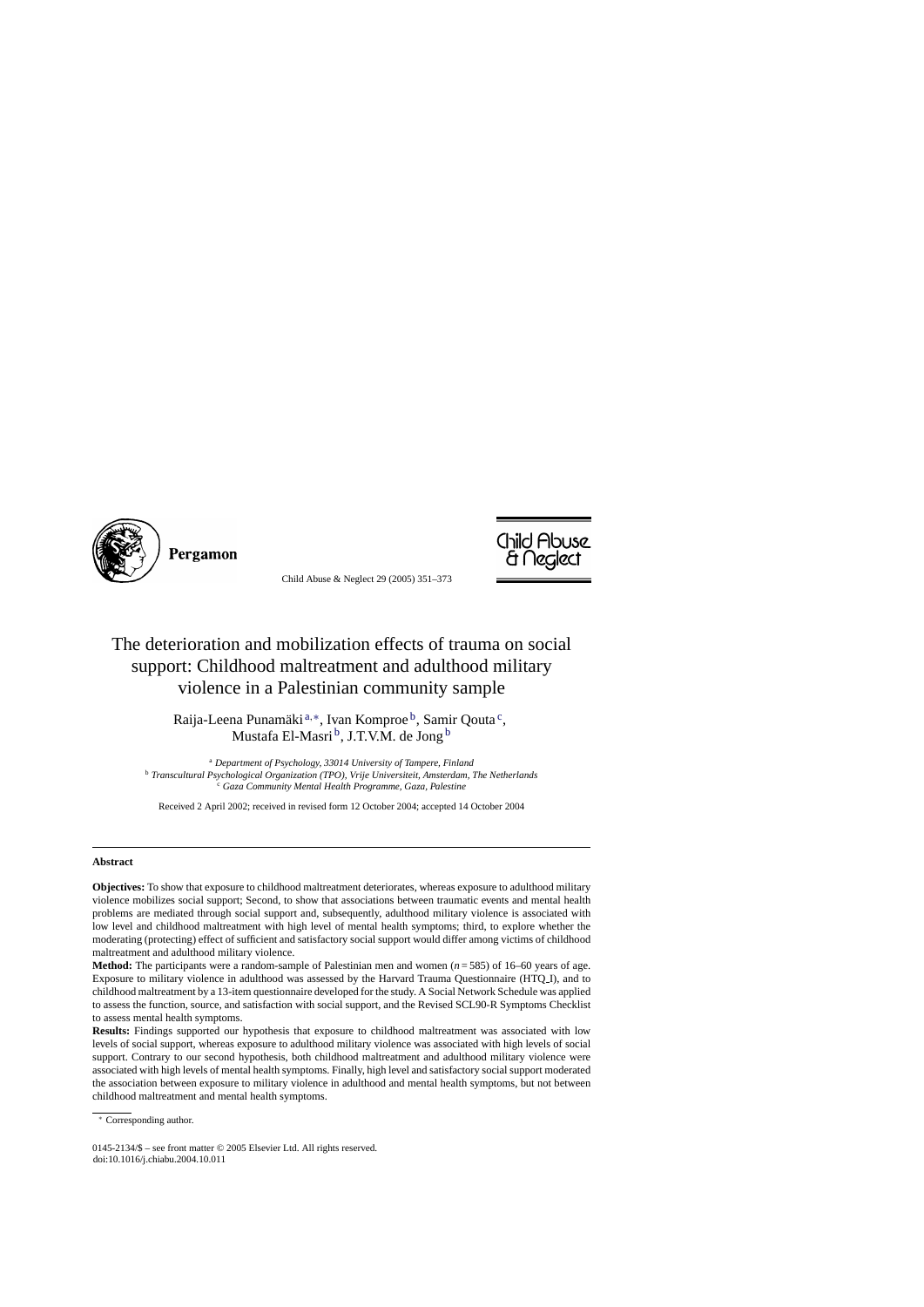**Conclusion:** The findings emphasize that the nature of trauma, that is, whether familial or political, determines the availability of protective resources versus vulnerability, which should be considered when tailoring interventions to trauma victims.

© 2005 Elsevier Ltd. All rights reserved.

*Keywords:* Trauma; Military violence; Maltreatment; Social support; Mental health

## **Introduction**

There is extensive evidence for the beneficial role of social support. People who can rely on someone when they need help and consolation are found to live longer ([Berkman & Syme, 1979;](#page--1-0) [Olsen, Olsen,](#page--1-0) [Gunner-Svensson, & Ealdstrom, 1991;](#page--1-0) [Reynolds & Kaplan, 1990\)](#page--1-0), to enjoy better psychological and somatic health ([Cohen & Wills, 1985;](#page--1-0) [Pennix, van Tilburg, Kriegsman, Boeke, & Eijk, 1997](#page--1-0)), and to recover faster from various illnesses [\(Andrykowski & Cordova, 1998;](#page--1-0) [Kriegsman, Pennix, & Eijk, 1995\).](#page--1-0) Furthermore, findings support the idea that social support can protect mental health from negative effects of environmental stressors (for reviews: [Cohen & Syme, 1985;](#page--1-0) [Pierce, Sarason, & Sarason, 1996\)](#page--1-0) and collective ([Kaniasty & Norris, 1993;](#page--1-0) [Norris & Kaniasty, 1996\)](#page--1-0) and individual ([Sprang & McNeil, 1998;](#page--1-0) [Thuen, 1997\)](#page--1-0) trauma.

However, empirical evidence concerning the beneficial role of social support is not uniform. Researchers argue that various functions and sources of social support may relate differently to health and well-being ([Barrera & Ainlay, 1983;](#page--1-0) [Kaplan, Cassel, & Core, 1977\).](#page--1-0) The functional aspects of social support refer to the fact that people differ in their ability and opportunities to enjoy emotional (consolation, intimacy and respect) and instrumental (advice, practical help and financial aid) social support. People also vary in receiving support from family members, friends and institutions. Furthermore, people differ in how adequate they perceive the available support, and how satisfied they are with it. In other words, they may get help, sympathy and assurance, but would like to have a different kind of support, and from different sources ([Pilisuk & Parks, 1986\).](#page--1-0)

It is also evident that not all hardships 'invite' similar degrees of support and sympathy. Some stressful and traumatic events mobilize the support network, while others deteriorate access to it ([Dunkel-Schetter](#page--1-0) [& Wortman, 1982;](#page--1-0) [Hobfoll & Lerman, 1989;](#page--1-0) [Kaniasty & Norris, 1993\).](#page--1-0) Traumatic events that mobilize social support are visually distressing, unambiguous, collectively shared and they often attribute heroic characteristics to the victims. Research shows that events like the death of a spouse [\(Norris & Kaniasty,](#page--1-0) [1996\)](#page--1-0) and severe illness ([Grassi, Caloro, Zamorani, & Ramelli, 1997\)](#page--1-0) increase social support. It is also believed that war, military violence and other collective hardships increase social cohesion and support ([Janis, 1951\).](#page--1-0) On the contrary, traumatic events that deteriorate social support are private, ambiguous and often connote social stigma and shame. They exhaust available social support because they elicit helplessness, aversion or fear in other people [\(Eckenrode & Wethington, 1990;](#page--1-0) [Kaniasty & Norris, 1993\).](#page--1-0) Typically, victims of sexual abuse and rape face more difficulties in finding help than victims of other kinds of abuse ([Cohen & Roth, 1987\).](#page--1-0)

The research on mobilization and deterioration of social support indicates that support is not a stable and universal resource, but the nature of trauma may decisively influence its availability. The main research objective of this study was to examine how two traumatic events of different nature associate with social